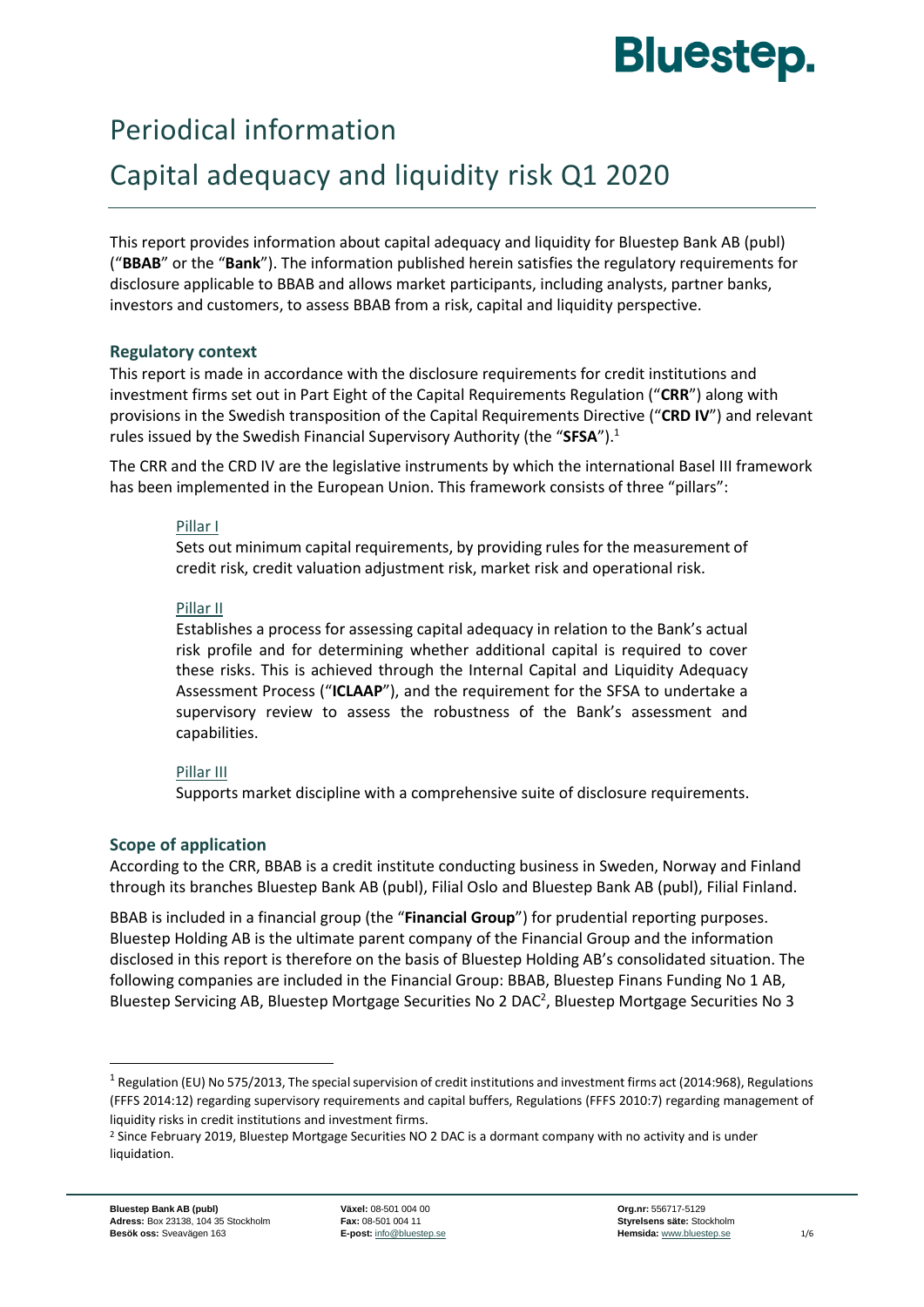

DAC (listed), and Bluestep Mortgage Securities No 4 DAC (listed). All entities are subject to full consolidation.

### **Date and frequency of disclosure**

Pillar III disclosures are provided on a quarterly basis. This report reflects the situation of the Financial Group as of 31<sup>st</sup> March 2020.

This report is published on the Bank's website: [www.bluestepbank.com](http://www.bluestepbank.com/)

## **Capital adequacy position**

This section summarises the own funds and liquidity situation of the Financial Group, as well as information about the methodology, requirements and conclusions reported to the SFSA as part of the quarterly COREP reporting and the annual ICLAAP report.

### **Own funds and capital adequacy as per 31 March 2020**

Own funds and its composition as of the end of March 2020 and December 2019 are shown in the table below.

| Own funds at the Financial Group level                                           |              |                  |
|----------------------------------------------------------------------------------|--------------|------------------|
| Own Funds (all amounts in thousand SEK, except %)                                | Amount at    | <b>Amount at</b> |
|                                                                                  | 31-Mar-2020  | 31-Dec-2019      |
| Common Equity Tier 1 (CET1) capital: instruments and reserves                    |              |                  |
| Capital instruments and the related share premium accounts                       | 4,477,416    | 4,477,416        |
| of which: instrument type 1                                                      | 4,477,416    | 4,477,416        |
| <b>Retained earnings</b>                                                         | 354,828      | 144,835          |
| Independently reviewed interim profits net of any foreseeable charge or dividend |              | 209,993          |
| Common Equity Tier 1 (CET 1) capital before regulatory adjustments               | 4,832,244    | 4,832,244        |
| CET1 capital: regulatory adjustments                                             |              |                  |
| Intangible assets (net of related tax liability) (-)                             | $-3,362,974$ | $-3,357,374$     |
| Total regulatory adjustments to CET1                                             | $-3,362,974$ | $-3,357,374$     |
| <b>CET1 capital</b>                                                              | 1,469,270    | 1,474,870        |
| <b>Additional Tier 1 (AT1) capital: instruments</b>                              |              |                  |
| AT1 capital before regulatory adjustments                                        |              |                  |
| AT1 capital: regulatory adjustments                                              |              |                  |
| Total regulatory adjustments to AT1 capital                                      |              |                  |
| AT1 capital                                                                      |              |                  |
| Tier 1 capital (T1=CET1 + AT1)                                                   | 1,469,270    | 1,474,870        |
| Tier 2 (T2) capital: instruments and provisions                                  |              |                  |
| T2 capital before regulatory adjustments                                         |              |                  |
| T2 capital: regulatory adjustments                                               |              |                  |
| Total regulatory adjustments to T2 capital                                       |              |                  |
| <b>Tier 2 capital</b>                                                            |              |                  |
| Total capital $(TC = T1 + T2)$                                                   | 1,469,270    | 1,474,870        |
| <b>Total risk weighted assets</b>                                                | 8,144,524    | 8,252,345        |
| <b>Capital ratios and buffers</b>                                                |              |                  |
| CET1 (as a % of total risk exposure amount)                                      | 18.04%       | 17.87%           |
| T1 (as a % of total risk exposure amount)                                        | 18.04%       | 17.87%           |
| TC (as a % of total risk exposure amount)                                        | 18.04%       | 17.87%           |
| Institution specific buffer requirement                                          | 2.88%        | 5.00%            |
| of which: capital conservation buffer requirement                                | 2.50%        | 2.50%            |
| of which: countercyclical buffer requirement                                     | 0.38%        | 2.50%            |
| of which: systemic buffer requirement                                            |              |                  |
| of which: G-SII or O-SII buffer                                                  |              |                  |
| CET1 available to meet buffers (as a % of risk exposure amount)                  | 10.04%       | 9.87%            |

## **Capital requirements as per 31 March 2020**

The Financial Group's total capital requirements consist of three elements: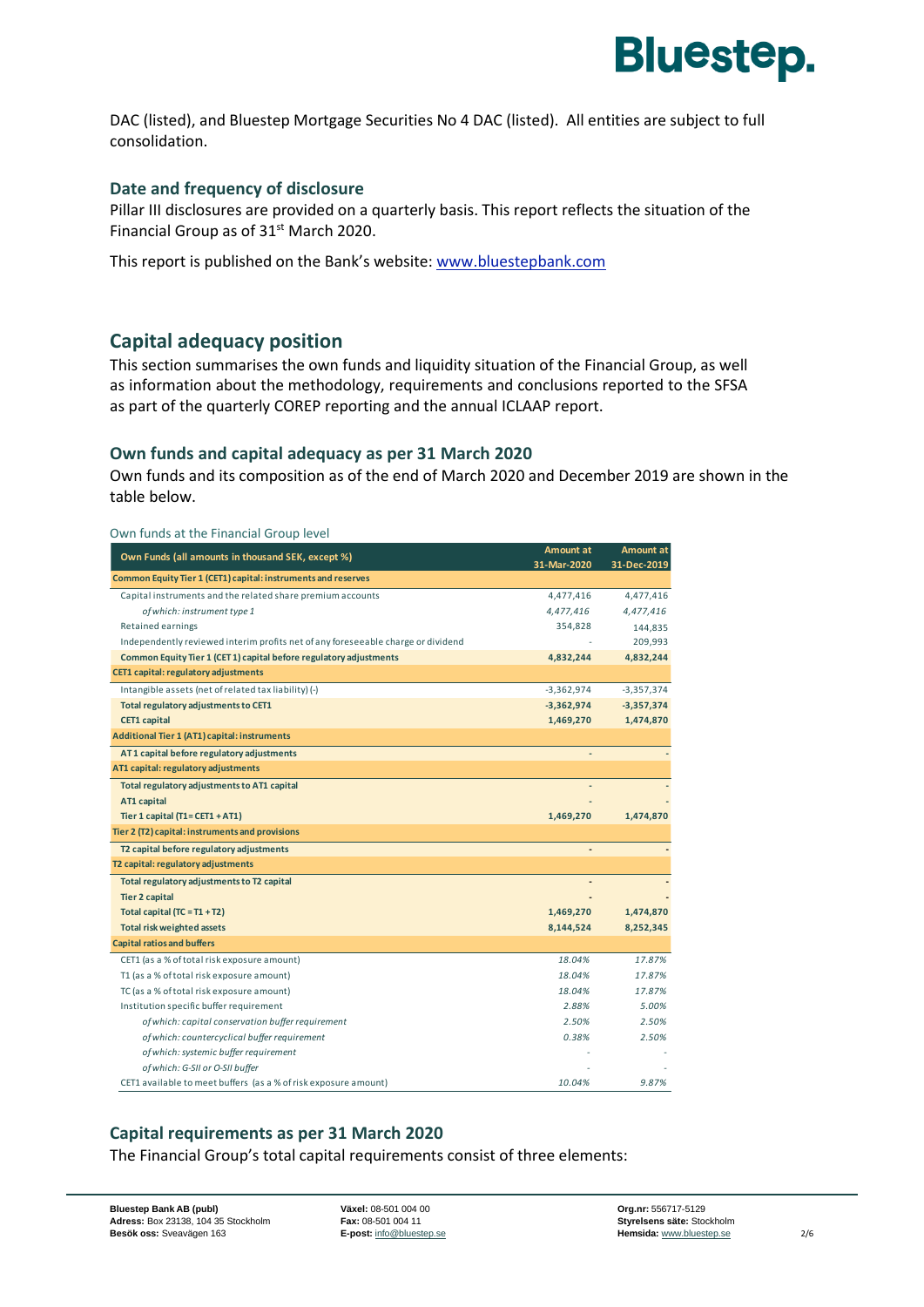

### Pillar I minimum capital requirements

Calculation of the minimum capital requirements according to Pillar I is performed in accordance with the SFSA's regulations regarding prudential requirements and capital buffers.

- 1. BBAB uses the standardised approach in calculating the credit risk. Credit risk is calculated on all asset items.
- 2. The capital requirement for foreign exchange risks cover all items on the balance sheet and is translated to Swedish kronor at the exchange rate in effect on the balance sheet date. The capital requirement amounts to 8% of the total net position for the majority of the exposures; for closely correlated currencies a lower capital requirement of 4% applies.
- 3. The capital requirement for operational risks is calculated using the standardised approach, in which all business lines within the Bank have been designated as retail business whereby the capital requirement is 12% of the average net operating income for the last three fiscal years.
- 4. Capital requirements for credit valuation adjustment risk ("**CVA**") are calculated using the standardised approach and relate to positions in OTC derivatives.

### Additional requirements under Pillar II

In addition to the statutory minimum capital requirement, credit institutions are expected to make their own assessments of their risks and capital requirements in the ICLAAP under Pillar II. Within the ICLAAP, BBAB performs stress tests to analyse the capital requirement for risks that are not included in the calculation of Pillar I requirements. Based on the outcome of the stress tests, an analysis is made of the institution's total capital requirements and a plan to maintain the capital level.

The SFSA reviews and evaluates risk management and performs controls to ensure that sufficient capital is held for the significant risks that BBAB is exposed to due to its review and evaluation process ("**SREP**").

### Combined buffer requirements

In addition to the capital requirements under Pillar I and Pillar II, all credit institutions need to hold extra capital in form of a capital buffer. The purpose of this buffer is to serve as a cushion to absorb losses in periods of financial stress. The calculation is performed according to the capital buffers act (2014:966), implementing the capital buffers act (2014:967) and the SFSA's regulations and general guidelines regarding prudential requirements and capital buffers (FFFS 2014:12). The combined buffer requirement shall be met with Common Equity Tier 1 ("**CET1**"). If the buffer requirement is not fulfilled restrictions apply on payment of dividends and bonuses.

The combined buffer requirement refers to total CET1 capital required to meet the requirement for the capital conservation buffer ("**CCB**") extended by the following, as applicable:

- a) an institution-specific countercyclical capital buffer ("**CCyCB**");
- b) a G-SII buffer (not applicable to the Bank);
- c) an O-SII buffer (not applicable to the Bank); and,
- d) a systemic risk buffer (not applicable to the Bank).

As of the end of March of 2020, the Bank had relevant credit exposures in Sweden and Norway, and the CCyCB factors applied in the jurisdictions were 0.0% (Sweden), 1.0% (Norway) and 0.0% (Finland) respectively of the risk exposures amounts. The table below shows the combined buffer requirement at Financial Group level.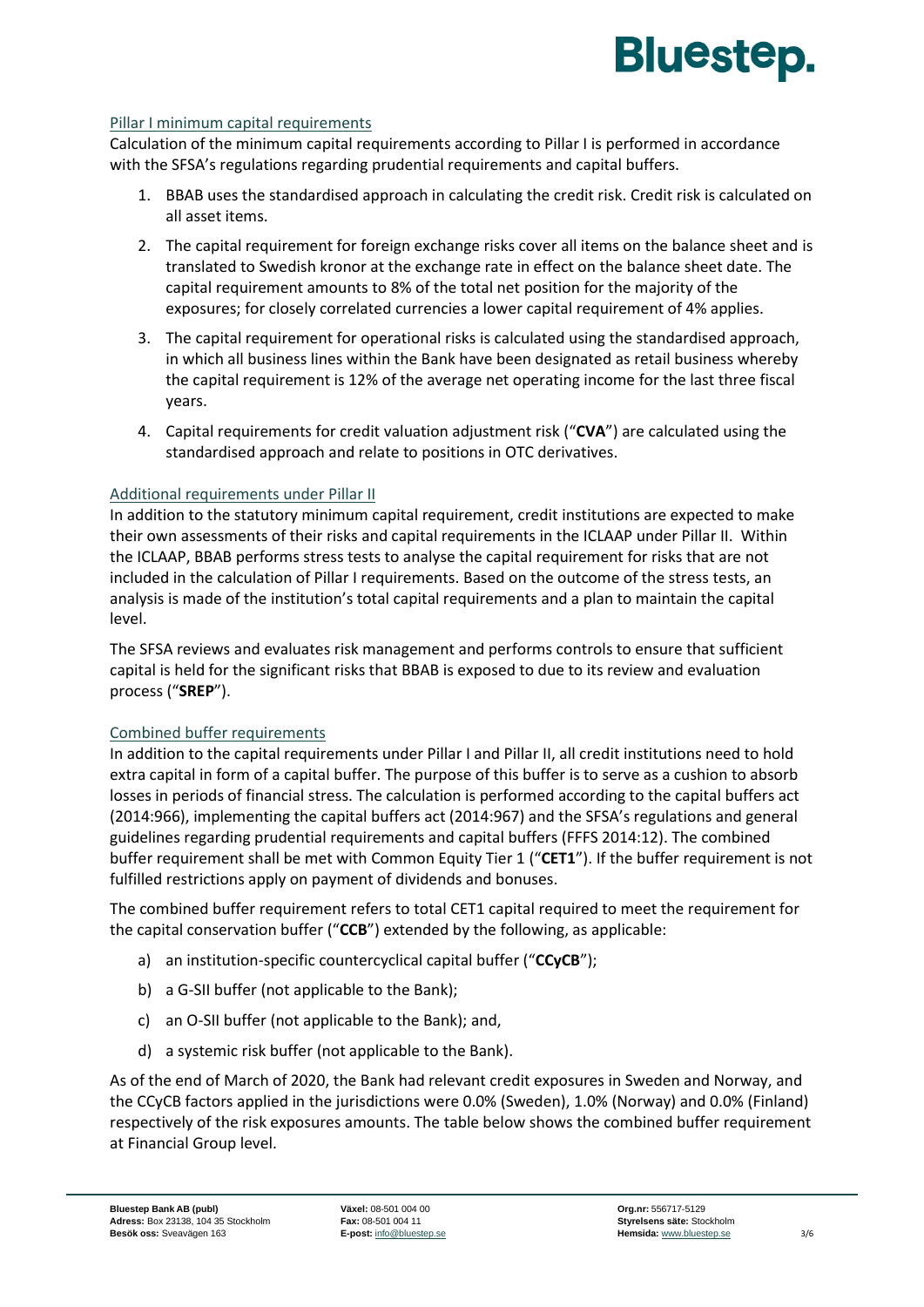# **Bluestep.**

#### Combined buffers requirement at Financial Group level

| Capital buffers requirement (all amounts in thousand SEK)                                              | Amount  |
|--------------------------------------------------------------------------------------------------------|---------|
| <b>Combined buffer requirement</b>                                                                     | 234,491 |
| Capital conservation buffer                                                                            | 203,613 |
| Conservation buffer due to macro-prudential or systemic risk identified at the level of a Member State |         |
| Institution specific countercyclical capital buffer                                                    | 30,878  |
| Systemic risk Sum of long and short positions of trading book exposures for standardised approaches    |         |
| Global Syster Value of trading book exposures for internal models                                      |         |
| Other Systemically Important Institution buffer                                                        |         |

### Combined capital requirements

As a result of applying the methods described in the CRR, the risk weighted exposures amounts ("**REAs**"), capital requirements resulting from these REAs and Pillar II needs are those shown in tables below.

Risk weighted exposure amounts for the Financial Group

| Risk Weighted Exposure Amount (all amounts in thousand SEK)                       | <b>Exposure Amounts</b> | <b>Exposure Amounts</b> |
|-----------------------------------------------------------------------------------|-------------------------|-------------------------|
|                                                                                   | at 31-Mar-2020          | at 31-Dec-2019          |
| <b>TOTAL RISK EXPOSURE AMOUNT</b>                                                 | 8,144,524               | 8,252,345               |
| RISK WEIGHTED EXPOSURE AMOUNTS FOR CREDIT. COUNTERPARTY CREDIT AND DILUTION RISKS |                         |                         |
| <b>AND FREE DELIVERIES</b>                                                        | 6,911,154               | 6,889,128               |
| Standardised Approach (SA)                                                        | 6,911,154               | 6,889,128               |
| SA exposure classes excluding securitisation positions                            | 6,911,154               | 6,889,128               |
| Institutions                                                                      | 481,532                 | 403,432                 |
| Corporates                                                                        |                         |                         |
| Retail                                                                            | 741.393                 | 769,658                 |
| Secured by mortgages on immovable property                                        | 5,220,985               | 5,260,721               |
| Exposures in default                                                              | 326,587                 | 306,754                 |
| Covered bonds                                                                     | 35,713                  | 53,406                  |
| Claims on institutions and corporates with a short-term credit assessment         |                         |                         |
| Other items                                                                       | 94,194                  | 95,156                  |
| Securitisation positions SA                                                       |                         |                         |
|                                                                                   |                         |                         |
| TOTAL RISK EXPOSURE AMOUNT FOR POSITION, FOREIGN EXCHANGE AND COMMODITIES RISKS   | 38,253                  | 259,647                 |
| Risk exposure amount for position, foreign exchange and commodities risks under   |                         |                         |
| standardised approaches (SA)                                                      | 38,253                  | 259,647                 |
| Foreign Exchange                                                                  | 38,253                  | 259,647                 |
| TOTAL RISK EXPOSURE AMOUNT FOR OPERATIONAL RISK (OpR)                             | 1,127,406               | 1,036,132               |
| OpR Standardised (STA) / Alternative Standardised (ASA) approaches                | 1,127,406               | 1,036,132               |
| TOTAL RISK EXPOSURE AMOUNT FOR CREDIT VALUATION ADJUSTMENT                        | 67,712                  | 67,439                  |
| Standardised method                                                               | 67,712                  | 67,439                  |

#### Capital needs including Pillar II risks for the Financial Group

|                                                                             | Total capital needs ('000 SEK) |
|-----------------------------------------------------------------------------|--------------------------------|
| Credit risk and counterparty risk                                           | 633,219                        |
| - of which concentration risk                                               | 74,910                         |
| - of which risks associated with exposure to Swedish mortgages              | 242,076                        |
| - of which reciprocity of other countries' demands                          |                                |
| <b>Market risk</b>                                                          | 12,577                         |
| - of which interest rate risk arising from operations from non-trading book | 9,517                          |
| <b>Operational risk</b>                                                     | 90,192                         |
| <b>Pension risk</b>                                                         | ٠                              |
| <b>Other</b>                                                                | 228,883                        |
| <b>Diversification effects</b>                                              |                                |
| <b>Total</b>                                                                | 964.872                        |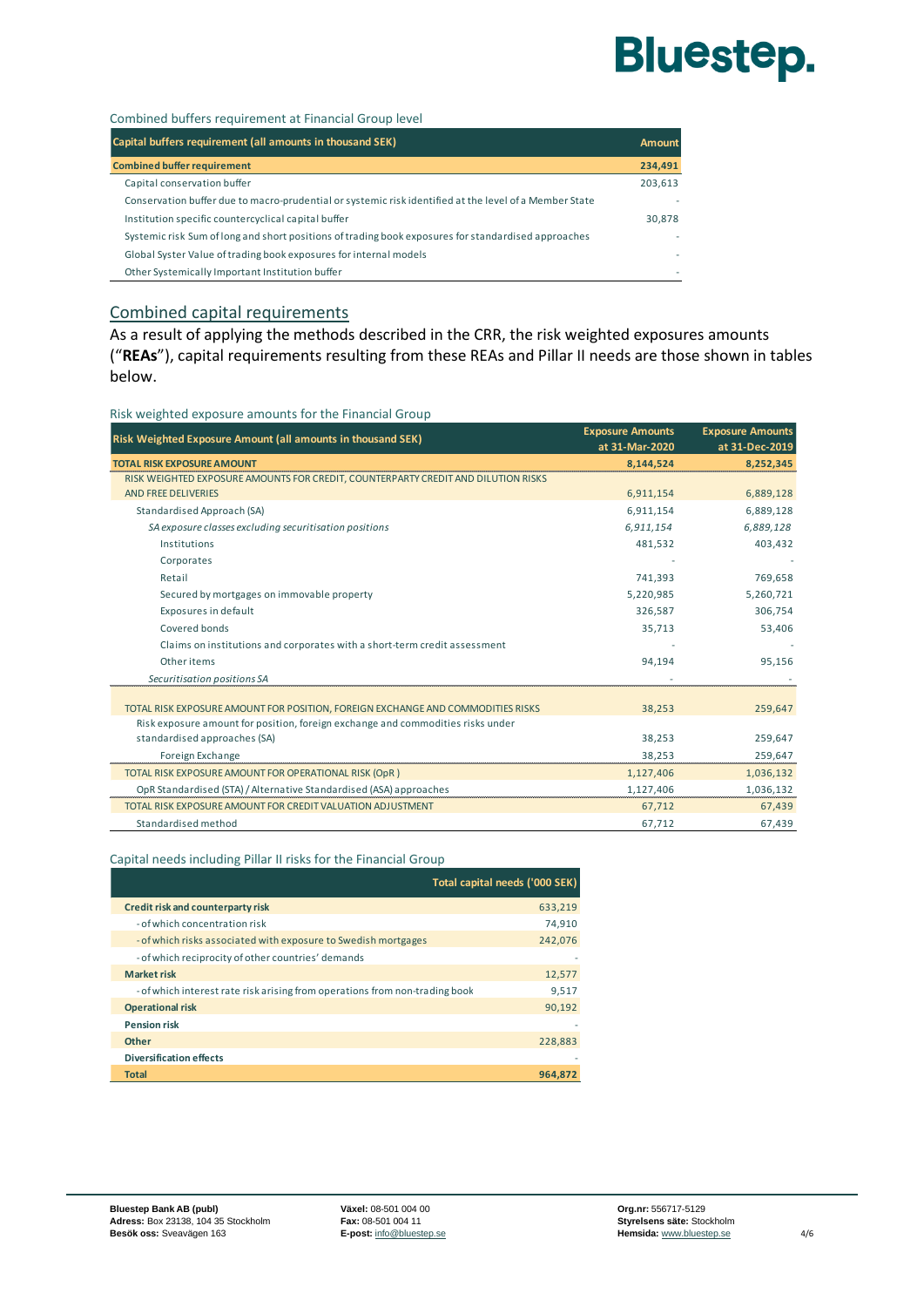

### Leverage ratio

The leverage ratio is a key ratio that assesses the ability of the Bank to meets its financial obligations. The table below shows information about the leverage ratio which shows a healthy leverage ratio level.

| Leverage ratio calculation at Financial Group level      |                       |
|----------------------------------------------------------|-----------------------|
| Leverage ratio calculation (all amounts in thousand SEK) |                       |
| <b>Exposure Values</b>                                   | <b>Amount / Ratio</b> |
| Total Leverage Ratio exposure                            | 19,389,282            |
| <b>Capital</b>                                           |                       |
| Tier 1 capital                                           | 1,469,270             |
| <b>Leverage Ratio</b>                                    |                       |
| Leverage Ratio                                           | 7.58%                 |

# **Liquidity Position**

### **Liquidity risk management**

Liquidity risk is the risk of not being able to meet payment obligations on their due dates without the cost of obtaining the funds increasing considerably. The extent of the risk depends on the Financial Group's ability to rise necessary funding to meet its obligations.

The day to day handling of liquidity risk is managed through the Treasury function within BBAB. The Risk Management function performs independent control of liquidity and reports to the Board and the CEO.

The liquidity risk appetite of the Financial Group shall be low, and it will retain material amounts of excess liquidity in a liquidity reserve. The liquidity reserve will only be invested in highly rated and liquid investments according to the BBAB Liquidity and Finance Policy.

Measurement and reporting of liquidity risk are performed on a daily basis and reported to Senior Management. Liquidity risk is reported monthly to the Board. The reports show key figures on liquidity risk as liquidity reserve, liquidity coverage ratio ("LCR") and net stable funding ratio ("NSFR") among others. Furthermore, liquidity risk is measured under different scenarios, including stress scenarios.

### **Liquidity planning**

BBAB runs different scenarios in order to present and better understand liquidity risk. These scenarios include a base case scenario and four stress scenarios which assume that inflow from deposits ceases. The four stress scenarios apply different assumptions on withdrawal of instant access deposits.

The Liquidity and Finance Risk Policy also includes a liquidity contingency funding plan in which available funding sources are analysed depending on the severity of the events that can drive BBAB to a shortage of liquidity breaching the limits imposed in the liquidity indicators.

### **Liquidity metrics per 31 March 2020**

As of the end of March 2020, as shown in the table below, the Financial Group had an LCR of 376%, above the minimum LCR requirement of 100% as established in the CRR for 2020.